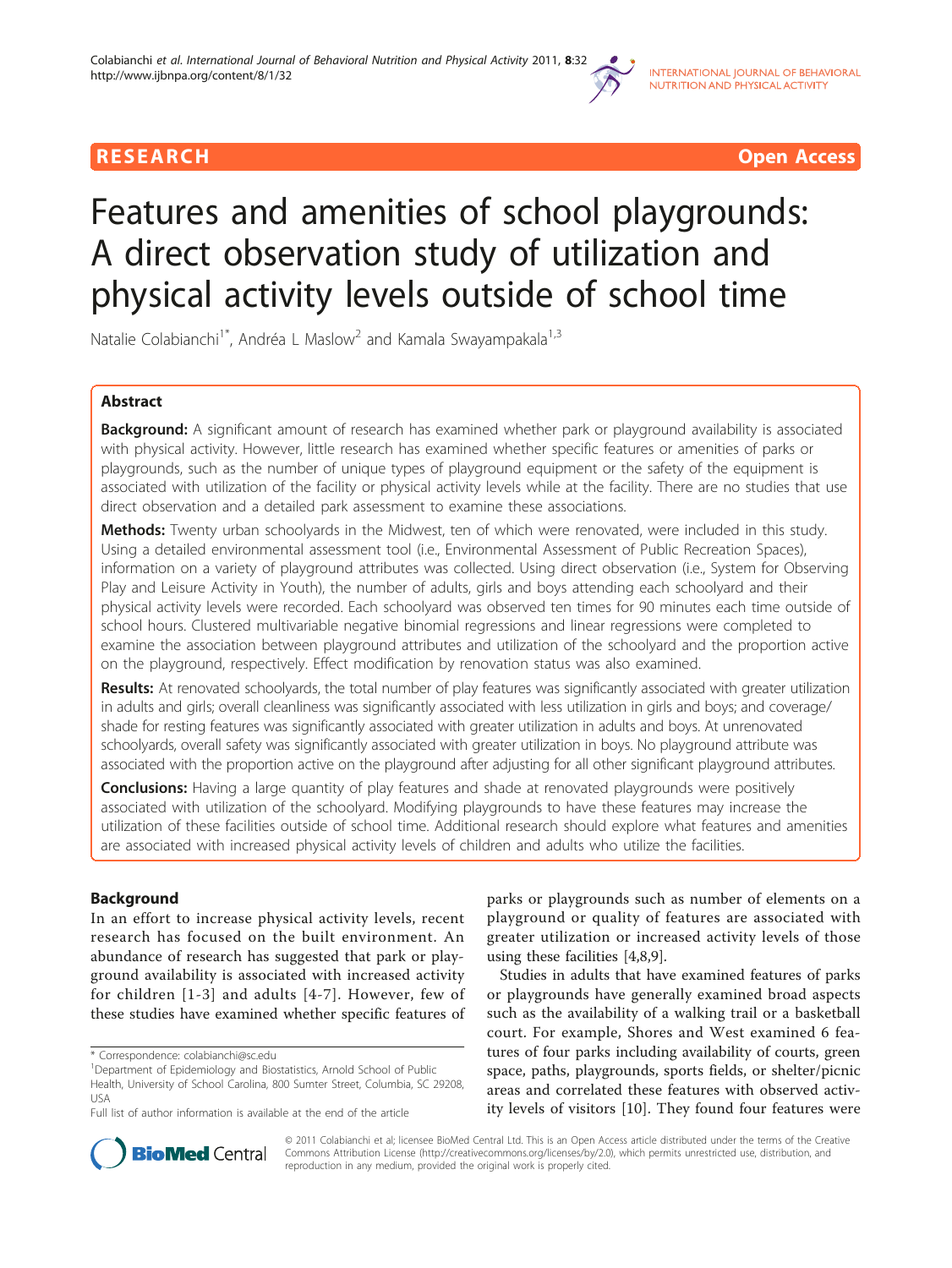associated with activity levels of park users including playgrounds, courts and paths (all positively associated) and shelters (negatively associated). Another study of two US cities found activity levels measured by direct observation varied across target areas, which largely corresponded to recreation use [[6](#page-9-0)]. Assessed target areas included courts (i.e. tennis, racquetball, volleyball, and basketball), sports fields (i.e. soccer, football, and baseball/softball), shelters, playgrounds, and open spaces. They reported the greatest amount of energy expenditure was at tennis/racquetball courts and basketball courts while the lowest amount was reported at picnic shelters. In a similar study, Reed et al examined 25 parks to determine the most and least frequently used activity settings using direct observation [[11\]](#page-9-0). They reported paved trails were the most frequently used activity setting for both genders, while softball and baseball fields were the second most heavily used activity setting for males and swimming pools were the second most commonly used setting for females.

Only one study of adults used a detailed assessment of park features and amenities, which was correlated with self reported physical activity [[12](#page-9-0)]. They found that the availability of more features (e.g., trails, wooded area, playground, base diamond, basketball court), in particular trails, was associated with adult utilization of the parks for physical activity. Number of amenities (i.e., drinking fountains, benches, trash cans) was not associated with park utilization for physical activity after controlling for number of features.

A few studies have examined whether proximity to parks with specific features was associated with physical activity levels in children and adolescents, though none of these studies captured whether the participants gained activity at the park locations. Specifically, Cohen et al found that girls who lived near parks with running tracks, playgrounds, basketball courts, street and flood lights were more likely to have higher levels of vigorous activity outside of school as measured by accelerometry relative to girls who did not have parks with these features and amenities nearby [[13\]](#page-9-0). Another study found the availability of a playground within one kilometer of a child's home was associated with a healthy weight in children as self reported by the parent [[2](#page-9-0)]. In this same study, availability of 12 other park features such as paved trails, ball diamonds and basketball courts were not associated with healthy weight status in children. Finally, Timperio, Giles-Corti, Crawford et al., examined 10 features of the nearest public open space (e.g., availability of paths, lighting, signage, number of playgrounds) with physical activity levels as measured by accelerometry after school and on weekends in children 8-9 years and 13-15 years old [\[14](#page-9-0)]. Inconsistent results across age and gender were found in this study.

Two studies have looked at physical activity levels and features of playgrounds or schoolyards specifically. Haug, Torsheim, Sallis and Samdal found that, across 130 schools in Norway, secondary students (grades 8- 10) self reported 2.5 times more vigorous active during recess when they attended schools with a larger number of outdoor facilities as reported by the principal [[15\]](#page-9-0). No association was seen for those in primary school (grades 4-7). In a study of preschool playgrounds, Cardon and colleagues found higher step counts, as measured by a pedometer, were associated with less children per square meter at the playground [\[16](#page-10-0)]. For boys, having a hard surface was a borderline significant predictor of step counts and for girls having fewer supervising teachers was associated with fewer step counts in unadjusted associations. Neither study collected data on which areas of the schoolyard the physical activity was occurring in.

In addition to observational studies, a few studies have documented the effects of playground renovations on physical activity levels and/or utilization. Researchers in the UK found that painting multicolor playground markings and providing limited physical structures (e.g., soccer goal posts, basketball hoops) resulted in greater physical activity levels in both the short term [\[17](#page-10-0)] and longer - term (i.e., 6 months) compared to control schools [\[18](#page-10-0)]. Other playground renovations studies have found increased utilization at renovated schoolyards and greater physical activity levels, particularly in boys [[19,20\]](#page-10-0).

In sum, there is little research examining whether specific features or amenities of parks or playgrounds, such as the number of unique types of playground equipment or the quality of the features are associated with utilization of the facility or physical activity levels in children and adults once they are there. No studies were identified that used direct observation and a detailed park assessment to examine these associations. This study attempted to address this gap by examining attributes of 20 school playgrounds and their association with the number of persons at the schoolyard outside of school time (hereafter referred to as utilization) and physical activity levels of those on the playground (hereafter referred to as physical activity level).

# Methods

Twenty urban elementary schoolyards in Cleveland, OH were included in the study. These schoolyards were selected as part of an evaluation study of schoolyard renovations [[20](#page-10-0)]. As part of this renovation, titled School Grounds as Community Parks, schoolyards received new playground equipment and safety and site improvements. Ten schools that had been renovated for at least a year were included along with ten unrenovated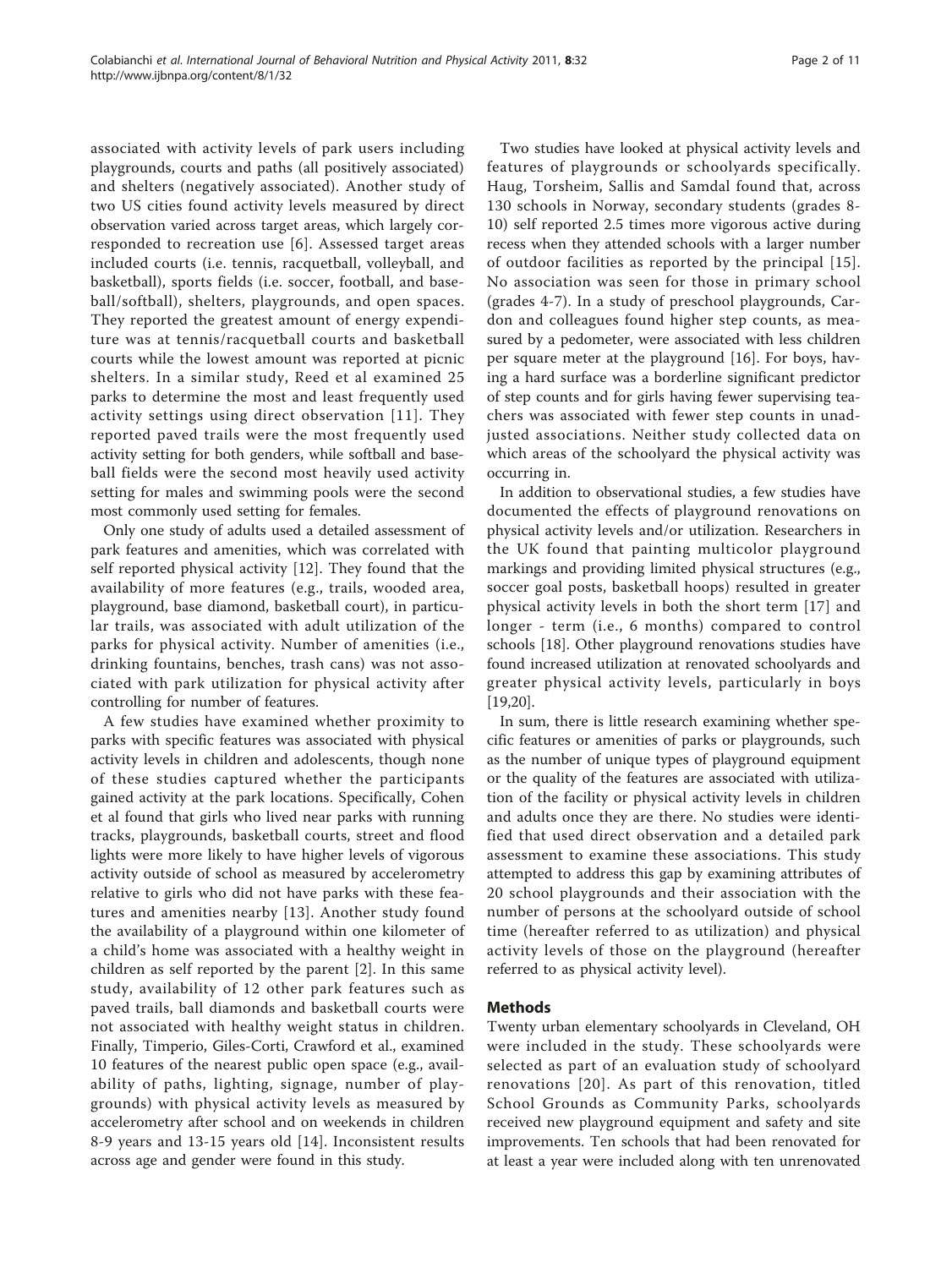<span id="page-2-0"></span>schools. All schools had functional playgrounds regardless of renovation status and were neighborhood schools, meaning those who attended the school lived in the surrounding area (i.e., non-magnet school).

Utilization and activity levels of the users were measured by direct observation using the System for Observing Play and Leisure Activity in Youth (SOPLAY) [\[21](#page-10-0)]. Each schoolyard was observed on ten occasions outside of school time spanning evening (4:30-6:00 pm or 6:30- 8:00 pm) and weekend times (10:30-12:00 am, 12:30- 2:00 pm, or 2:30-4:00 pm). Features of the playground were documented using the Environmental Assessment of Public Recreation Spaces (EAPRS) [[22](#page-10-0)] one month prior to the direct observations, which took place May-July, 2005.

At the time of the study, the city's 414,500 residents were comprised of 54% African American residents, 39% White residents, 2% Asian residents and 5% residents of other races. Just under 8% of residents classified themselves as Hispanic, regardless of race. In the census tracts of the schools included in this study, an average 39% of the children under 17 lived in poverty. The participants of this study are those who came to the schoolyards during the observation periods. This protocol was reviewed by the MetroHealth Institutional Review Board and deemed exempt.

#### Exposures

Portions of the EAPRS measurement tool that focused on the playground features and amenities were completed at each of the schoolyards including the following sections: play set and structure features, other components (separate from play set), general areas, eating/ drinking features, sitting or resting features (non-trail), general aesthetics, directives and information-related features. The first author was trained on the instrument by the developer of the EAPRS. The first author in turn trained two observers. Both observers completed the EAPRS at each school site. Ninety percent of the items had good-excellent reliability and/or high percent agreement values [[22\]](#page-10-0). Any item or scale with a reliability value below 0.7 was not included in this analysis.

Using the data collected from the EAPRS tool, 14 summary exposure variables were considered. Two of the variables represented counts of the features. Total unique types of play equipment was a count of the following 10 features: presence of things to hang from, things to slide down, things to climb up/through, things to stand/walk on, swings, climbers/spin on, blacktop game, spring toy, imaginary play structure, and play panel. This variable ranged from 0, indicating none of these features were present, to 10, indicating the playground had all these features (see Table 1 for variable distribution information). Total number of play

Table 1 Descriptive characteristics of playground features, schools, and neighborhoods

|                                                                           | <b>Schoolyards</b><br>$(N = 20)$ |
|---------------------------------------------------------------------------|----------------------------------|
| Playground features (possible score range)                                | Mean (SD) or %                   |
| Total unique types of play equipment (0-10)                               | 5.20(1.5)                        |
| Number of play features (0- $\infty$ )                                    | 30.35 (18.26)                    |
| Overall condition (1-3)                                                   | 2.50(0.48)                       |
| Overall cleanliness (1-3)                                                 | 2.67(0.40)                       |
| Overall quality (0-1)                                                     | 0.59(0.23)                       |
| Overall safety (0-1)                                                      | 0.79(0.26)                       |
| Presence of benches. % (0-1)                                              | 30%                              |
| Presence of trash cans, % (0-1)                                           | 30%                              |
| Coverage/shade for resting features (0-3)                                 | 0.55(1.0)                        |
| Renovated, % (0-1)                                                        | 50%                              |
| <b>School characteristics</b>                                             |                                  |
| Average size of schoolyards, (sg. ft)                                     | 133,902 (34981)                  |
| Total school enrollment                                                   | 442.55 (108.49)                  |
| Percentage of African-American students in school                         | 66.0%                            |
| Population of children $\leq$ 17 in census tract                          | 647.15 (385.80)                  |
| Percent of children $\leq$ 17 in census tract living in<br>poverty        | 38.9%                            |
| Neighborhood characteristics                                              |                                  |
| Temperature, (degrees Fahrenheit)                                         | 73.85 (12.12)                    |
| Number of parks/green spaces in .75 mile network<br>buffer                | 3.45(1.61)                       |
| Number of free recreational centers & pools in .75<br>mile network buffer | $0.60$ $(.88)$                   |
| Number of commercial PA resources in .75 mile<br>network buffer           | $0.30$ $(.57)$                   |
| Street connectivity (alpha index) in .75 mile network<br>buffer           | 0.40(0.02)                       |

features was a summation of the total number of each of the features mentioned above with multiple credit when a playground had more than one feature (i.e., 3 slides). This variable could range from  $0$ - $\infty$ .

Four of the variables represented the condition or safety of the features. Overall condition was developed by taking the mean condition of up to nine playground features (the condition of play panels is not included in the EAPRS). Condition assessed the functionality as well as the quality of the features including the presence of dents, sharp edges, rust, damage, holes, cracks, and ditches of the features. Condition ratings varied from 1 to 3 where 1 indicates poor condition and 3 indicates excellent condition. Overall cleanliness was developed by taking the mean cleanliness of up to 6 playground features (cleanliness of things to hang from, play panel, blacktop, and spring toy is not included in the EAPRS). Cleanliness took into consideration the presence of dirt, debris, trash, and paint quality of the features. Cleanliness ratings varied from 1 to 3 where 1 indicates not at all clean and 3 indicates mostly to extremely clean.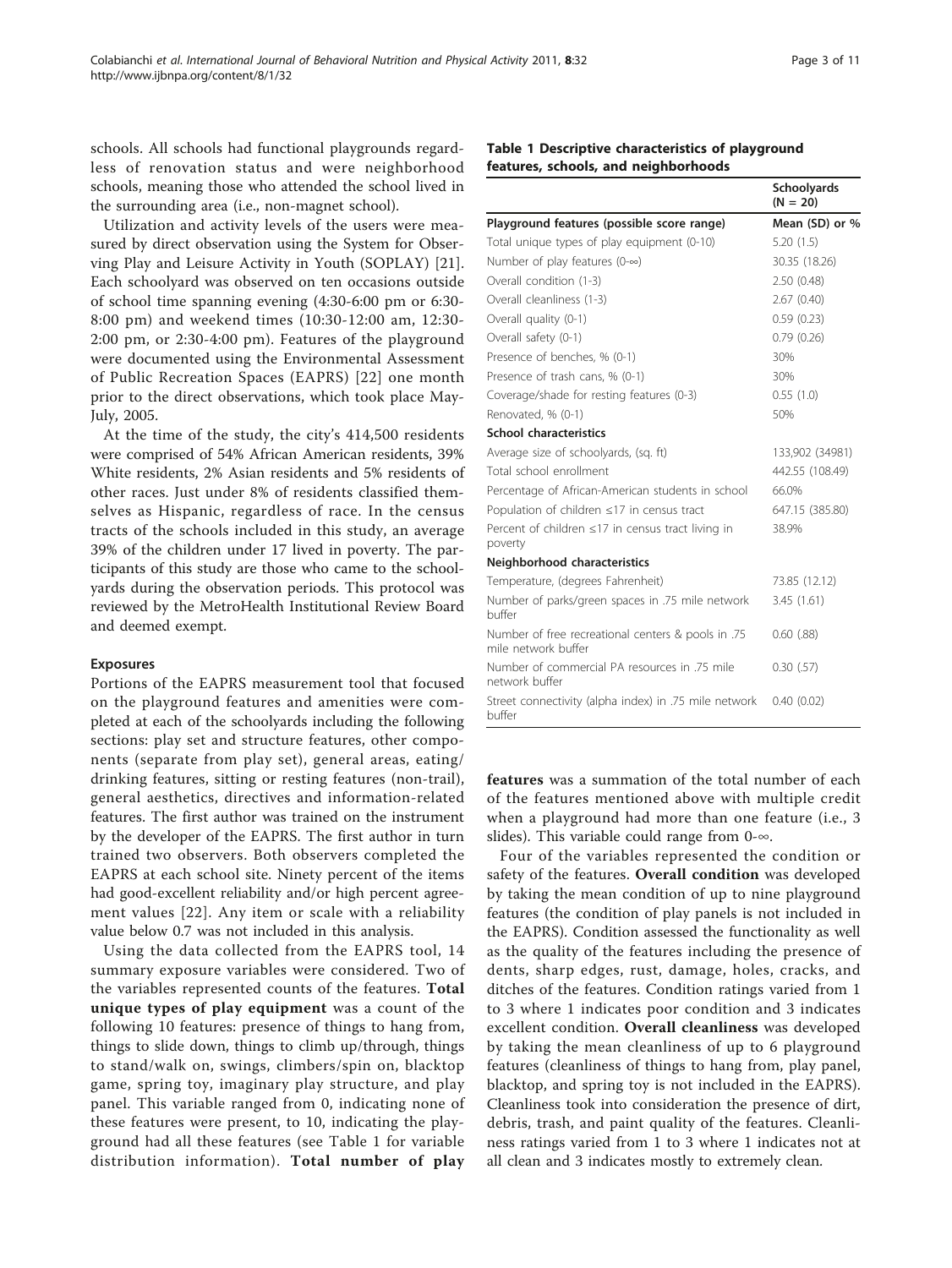Overall quality and overall safety were created based on proposed variables in the EAPRS scoring sheet. To create these variables, certain attributes of each feature were dichotomously coded and the mean of these attributes was calculated. For quality, attributes considered for any type of equipment usually included condition, cleanliness, presence of 'special features', and appropriate draining features if applicable. For example, to rate the quality of things to stand or walk on, condition and cleanliness were given one point if they were rated as 3 and given 0 points if they were rated 1 or 2. A point was given if there was a bridge (a special feature); otherwise it was coded as zero. The score for the quality of things to stand or walk on was calculated as the mean of condition  $(0,1)$ , cleanliness  $(0,1)$  and presence of a bridge (0,1). For swings, a point was given if condition and cleanliness were rated as 3, one point if there was proper ground drainage and 1 point if there was more than one swing type (in the absence of these features it was scored a 0). The quality of the swings was a mean of these four attributes. The overall quality of the playground was developed by taking mean quality score for all 9 features (play panels were not rated) and it ranged from 0-1. The safety variable was similarly constructed with various attributes of features coded dichotomously and averaged. Then the mean safety values across each of the nine features were averaged. Safety attributes generally included height off the ground and having a soft landing or railings as appropriate. This variable ranged from 0-1.

Three additional variables described the amenities including presence of benches and presence of trash cans, which were both rated as yes or no as well as coverage/shade for resting features, which ranged from 1- 3 with 1 being poor coverage and 3 being excellent coverage. Finally, five additional characteristics were coded but were not deemed sufficiently reliable. These included: presence of any lighting at play structures or blacktops; shade/coverage over the general play structure; presence of trash; a summary graffiti variable; and the presence of rules/regulatory signs.

# **Outcomes**

Direct observation of utilization of the schoolyard and physical activity levels of those at the playground was completed using SOPLAY. This system involves scanning specific areas from left to right at a rate of about 1 person per second and noting characteristics of the users within the area. Characteristics documented in our study included gender, age group (adult versus child), and activity level. Participant's activity levels were classified into one of three groups: sedentary, walking (moderately active) or vigorously active. Separate scans were completed for women, men, boys and girls, so that activity levels within each of these categories could be considered. Ultimately all adults were combined regardless of gender because of low utilization by adults.

Schoolyards were divided into target areas that supported uniform activities and could be viewed entirely from one vantage point. The maximum number of target areas at a school was 6 and the average was 3.75. Each schoolyard was visited 10 times for one hour and thirty minutes. At each of the 10 observation sessions at a school, each target area was observed 9 times. Using momentary-time sampling, each target area was scanned for women by observer one and for men by observer two, followed by a second scan for girls by observer one and boys by observer two. Over the course of a ten minute period, each target area would be visited once. This process was completed a total of nine times per target area per observation session. The nine scans of each group (adults, girls and boys) were averaged to provide an average number of attendees during a scan for that group in a target area for that observation session. In total, our study considers 200 observations for adults, girls and boys across the 20 schools (10 observations per school). For the utilization analyses, the average number of persons across all target areas was examined. Hence, the 200 observations are an average of all 9 scans within an observation period and are averaged across all target areas. For the physical activity level analyses, the average of the 9 scans in the playground target area only were examined. Hence, the 200 observations are an average of the 9 scans of the playground target area only within an observation period.

Training for the assessors was provided and all assessors were required to meet reliability criteria [[20\]](#page-10-0). Training sessions included both classroom lectures taught by the creator of SOPLAY and practice field observations. During the classroom lectures, assessors were shown how to utilize each section of the code sheet and how to discriminate between physical activity levels. Prerecorded video tapes of adolescents being physically active were also used for coding practice during the classroom lectures. In addition, practice field observations were completed over a week. During the study, additional reliability assessments were completed at 15% of the observation periods by having a third assessor complete an independent assessment. Reliabilities were found to be acceptably high (ICC =  $0.71-0.97$ ) [[20\]](#page-10-0). Eleven trained assessors conducted all observations. There were two raters at each of the 200 observations (not including reliability assessments where there were three raters). The mean number of observation sessions per assessor was 36; the range was 20-47 observation sessions.

The outcome for the utilization analyses was utilization of the schoolyard, regardless of target area.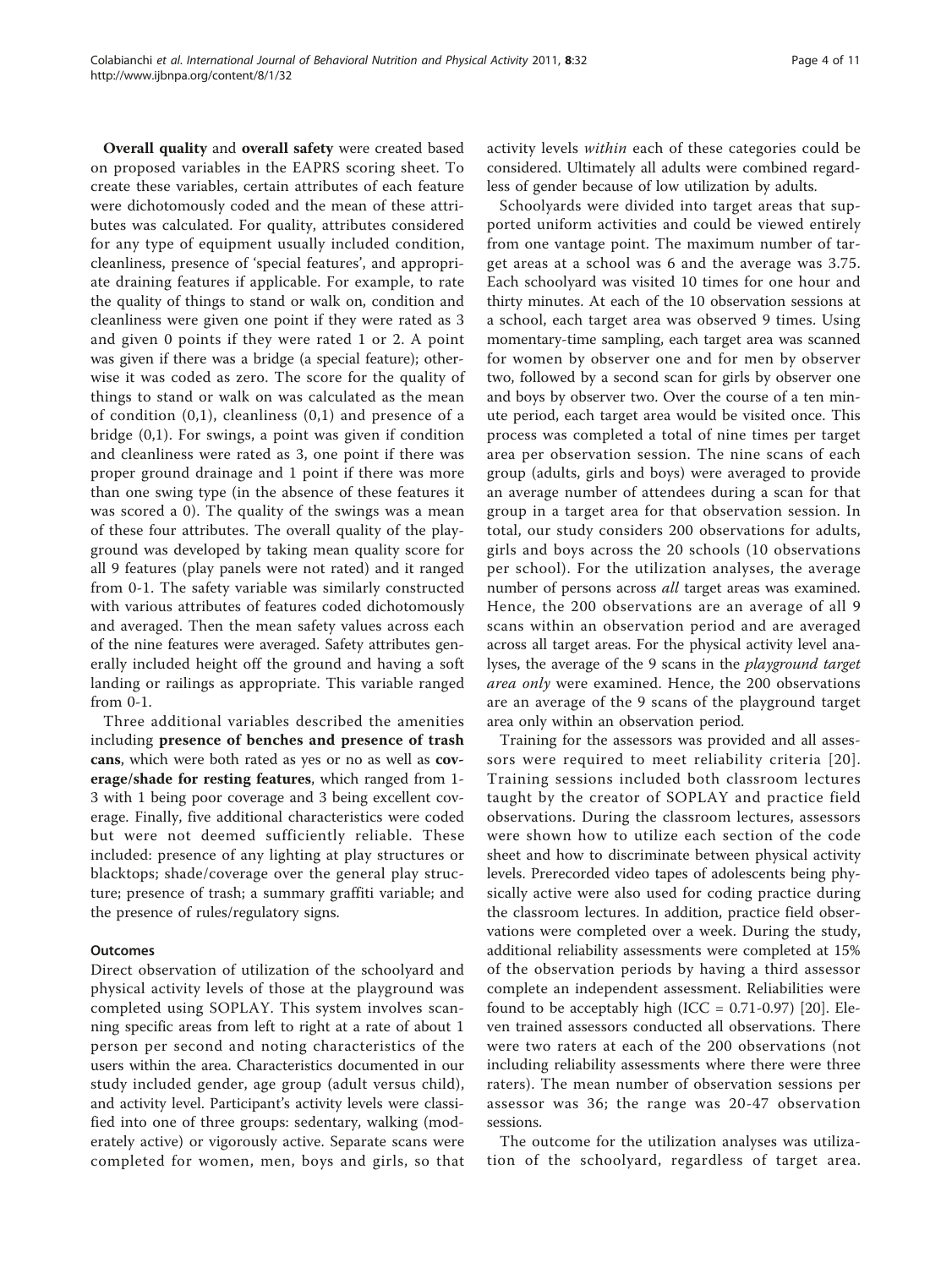Utilization describes the average number of persons per scan in any target area at the schoolyard at each observation session. Utilization by adults, girls and boys are considered separately. The outcome for the physical activity level analyses was the proportion active. For any participant at the schoolyards in the target area that contained the play set, the proportion of those who were either moderately or vigorously active was calculated by summing those in the walking or vigorous category and dividing by the total number of persons in the play set target area regardless of activity level. The proportion active for adults, girls and boys are examined separately. The rationale for limiting the target area in the physical activity level analyses to the playground target area only is that the features of the playground seemed unlikely to affect physical activity levels elsewhere on the schoolyard though the features of the playground were theorized to potentially have an effect on one's decision to come to the schoolyard, which is why all target areas were included for the utilization analyses.

#### Covariates

All analyses considered 11 covariates: 4 measures representing school demographics and the surrounding area; the square footage of the schoolyard; 4 neighborhood availability/accessibility measures; the temperature at the time of the first scan for an observation session; and renovation status of schoolyard (yes/no). The 4 variables representing the demographics of the school and the surrounding area included: 1) the enrollment in the school; 2) the percentage of school students that are African American; 3) the population of children 17 and under in the census tract of the school; and 4) the percentage of children 17 and under living in poverty in the census tract of the school. Schools that were renovated as part of the "Schoolyards as Community Parks" program were designated as renovated [[20\]](#page-10-0). Ten individually matched schoolyards were designated as unrenovated schoolyards. The 4 neighborhood availability/accessibility measures included: 1) a count of parks and 2) a count of the number of city run recreation centers and pools within a .75 mile network distance of schoolyards (both based on data from the city's Planning Department); 3) a count of the number of child-friendly commercial venues for activity within a .75 mile network distance of schoolyards (based on data from InfoUSA and Internet yellow pages); and 4) a measure of street connectivity (i.e., alpha index, which measures the number of circuits or loops relative to number of possible circuits or loops using a .75 mile distance ) [[23\]](#page-10-0). Variable distribution information for the school and neighborhood covariates are presented in table [1](#page-2-0).

#### Statistical Analysis

All analyses were performed using Stata/IC 11.0 (Stata-Corp, College Station, TX). All regression models accounted for the clustering by school. Descriptive analyses were performed to examine the means and standard deviations of the different playground, school, and the surrounding neighborhood attributes as well as the average number of persons and their levels of activity.

For the utilization analyses, four different count models were considered including the negative binomial model, the poisson model, the zero-inflated poisson model, and the zero-inflated negative binomial model. Model residuals suggested negative binomial regression models be used. Given the small number of observations (200), smaller number of schools (20) and the large number of covariates (11), unadjusted negative binomial regressions were performed to determine which of the 11 covariates were significantly associated with any of the 3 utilization outcomes. For parsimonious models, only those covariates with significant associations for any group were controlled for in the primary analyses examining the associations between playground attributes and utilization.

Therefore in the utilization analyses, the primary analyses were multivariable negative binomial regressions, which adjusted for the school clustering, that predicted the average number of persons at the schoolyard during a scan as a function of each of the 9 playground attributes separately while controlling for the following significant covariates: a count of parks within a .75 mile network distance of schoolyards, the population of children 17 and under in the census tract of the school, and the enrollment in the school. Formal tests of interaction between each playground attribute and renovation status were performed for all 3 utilization outcomes (adults, girls, and boys) to examine effect modification by renovation status. Stratified analyses by renovation status were performed because the majority of the interaction tests were significant. Lastly, one negative binomial regression with all the significant playground attributes found from the primary multivariable negative binomial regression analyses was completed for both the renovated schoolyards and the unrenovated schoolyards while still controlling for the significant school/ neighborhood attributes.

For the physical activity level analyses, three different outcome transformations were considered including log transformation, reciprocal transformation and untransformed. Analyses suggested that for boys and girls an untransformed proportion active outcome was the best fit. In adults, the log transformation of the proportion active outcome was the better fit. Separate unadjusted linear regressions were performed to determine which of the 11 covariates were significantly associated with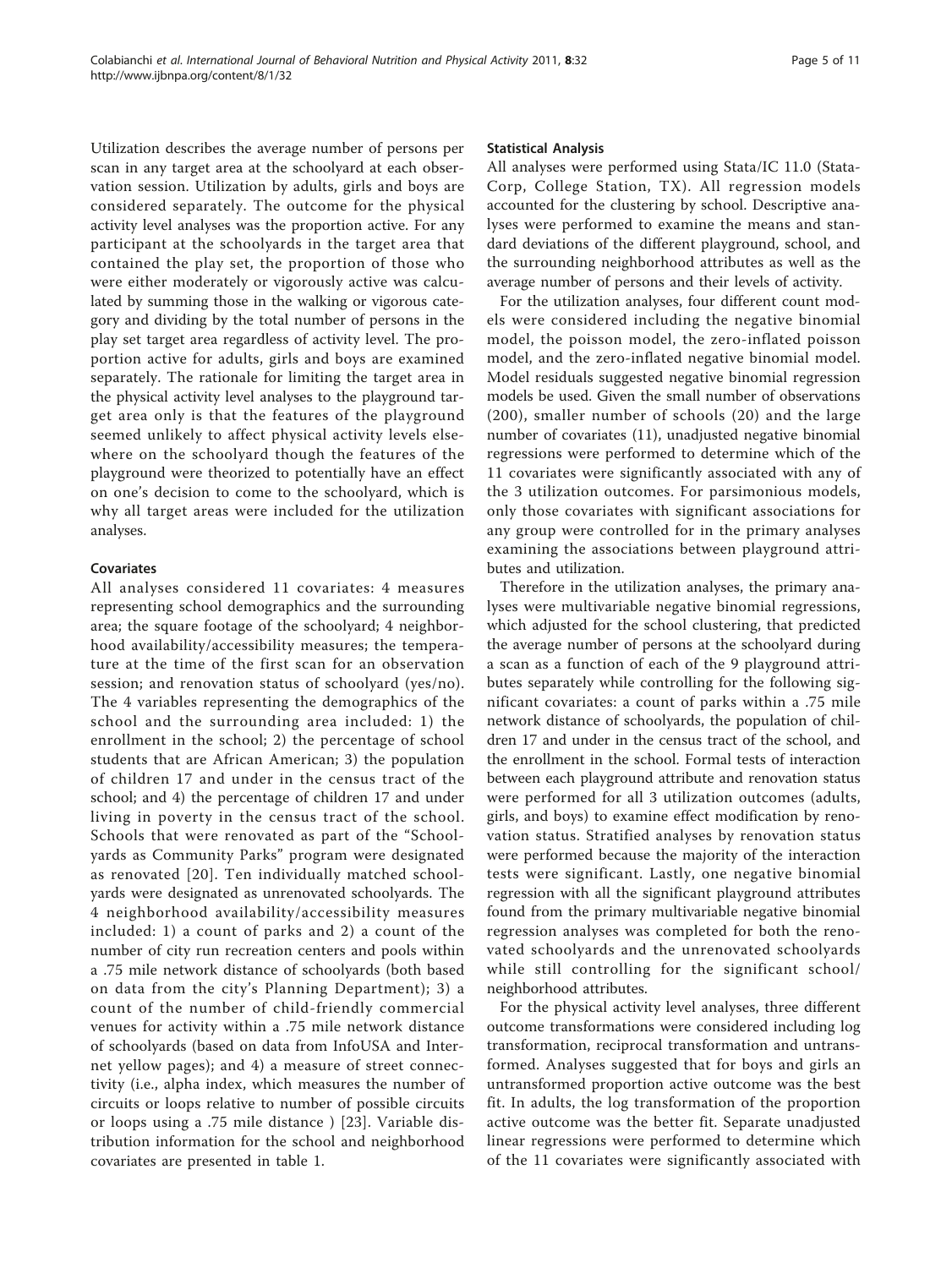each of the 3 proportion active outcomes (log transformed in adults only). For parsimonious models, only those covariates with significant associations were controlled for in the primary analyses examining the associations between playground attributes and proportion active.

Therefore in the physical activity level analyses, the primary analyses were multivariable linear regressions, which adjusted for the school clustering, that predicted the proportion moderately or vigorously active in the target area that contained the play set as a function of each of the 9 playground attributes separately while controlling for the following significant covariates: the population of children 17 and under in the census tract of the school; total number of free recreational centers and pools within a 0.75 network mile of the school; a count of parks within a .75 mile network distance of schoolyards; and renovation status. Formal tests of interaction between each playground attribute and renovation status were performed for all 3 proportion active outcomes (adults, girls, and boys) to examine effect modification by renovation status. No significant interactions were found therefore results were not stratified by renovation status but controlled for renovation status. Lastly, one multivariable linear regression with all the significant playground attributes found from the primary multivariable linear regression analyses was completed while still controlling for the significant school/neighborhood attributes. Since at least one person has to be in the playground target area to calculate the proportion active, the sample sizes for this outcome varies by group. For adults, girls and boys, the sample sizes were 61, 87, 99, respectively, meaning for 139, 113 and 101 observations there were no adults, boys or girls respectively in the playground target area.

The incident rate ratios (IRRs) and 95% confidence intervals (CIs) were reported from the negative binomial regression models and the beta coefficients and 95% CIs were reported from the linear regression models. Statistically significant results, defined as  $P \le 0.05$ , are discussed.

# Results

On average, there were 5 different types of play equipment and 30 total play features (Table [1](#page-2-0)). In addition, on average the playgrounds had good-to-excellent scores for overall condition, cleanliness, quality, and safety, and 30% of the playgrounds had benches and trash cans present. At any given scan, there was an average of 2.5 persons observed at the schoolyards. Specifically, there was on average 0.4 adults, 0.9 girls and 1.2 boys (see Table 2). Overall, 52% of the persons observed on the playgrounds were moderately or vigorously active with more

| Table 2 Average number of persons per scan and           |
|----------------------------------------------------------|
| proportion moderately to vigorously active across twenty |
| schoolyards                                              |

|                           | Number of<br>observations | Number of observations<br>with 0 persons | Mean (SD)  |
|---------------------------|---------------------------|------------------------------------------|------------|
| Avg. $#$ of<br>persons    |                           |                                          |            |
| Adults                    | 200                       | 139                                      | 0.40(1.10) |
| Girls                     | 200                       | 113                                      | 0.90(2.41) |
| Boys                      | 200                       | 101                                      | 1.24(2.86) |
| Proportion<br><b>MVPA</b> |                           |                                          |            |
| Adults                    | 61                        |                                          | 0.40(0.41) |
| Girls                     | 87                        |                                          | 0.49(0.33) |
| Boys                      | 99                        |                                          | 0.60(0.34) |

boys than girls classified as active (60% vs. 49%) and adults the least active (40%).

#### Playground Attributes and Utilization

The IRRs for the average number of persons at the schoolyard by playground attribute for the renovated and unrenovated schoolyards are shown in Table [3.](#page-6-0) The total number of play features was positively associated with utilization at the renovated schoolyards across all groups (Table [3](#page-6-0)). Overall cleanliness was negatively associated with utilization of the renovated schoolyards in girls and boys. In addition, coverage/shade for resting features was positively associated with utilization of the renovated schoolyards in adults and boys.

Overall quality and presence of benches were negatively associated with utilization at the unrenovated schoolyards in girls (Table [3](#page-6-0)). Overall safety and presence of trash cans was positively associated with utilization in boys while overall cleanliness was negatively associated with utilization of unrenovated schoolyards in boys.

The IRRs for the average number of persons at the schoolyard are shown in Table [4](#page-6-0) from analyses that simultaneously consider all the significant playground attributes for the renovated schoolyards and unrenovated schoolyards. After controlling for the other significant playground attributes and the significant school/neighborhood attributes, the total number of play features remained positively associated with utilization at the renovated schoolyards in adults and girls. The association became marginally significant in boys,  $P = .08$  (Table [4\)](#page-6-0). The IRRs were either the same or only slightly attenuated. Overall cleanliness remained negatively associated with utilization of the renovated schoolyards in the same groups (e.g., girls and boys) though the IRRs were somewhat attenuated. In addition, coverage/shade for resting features remained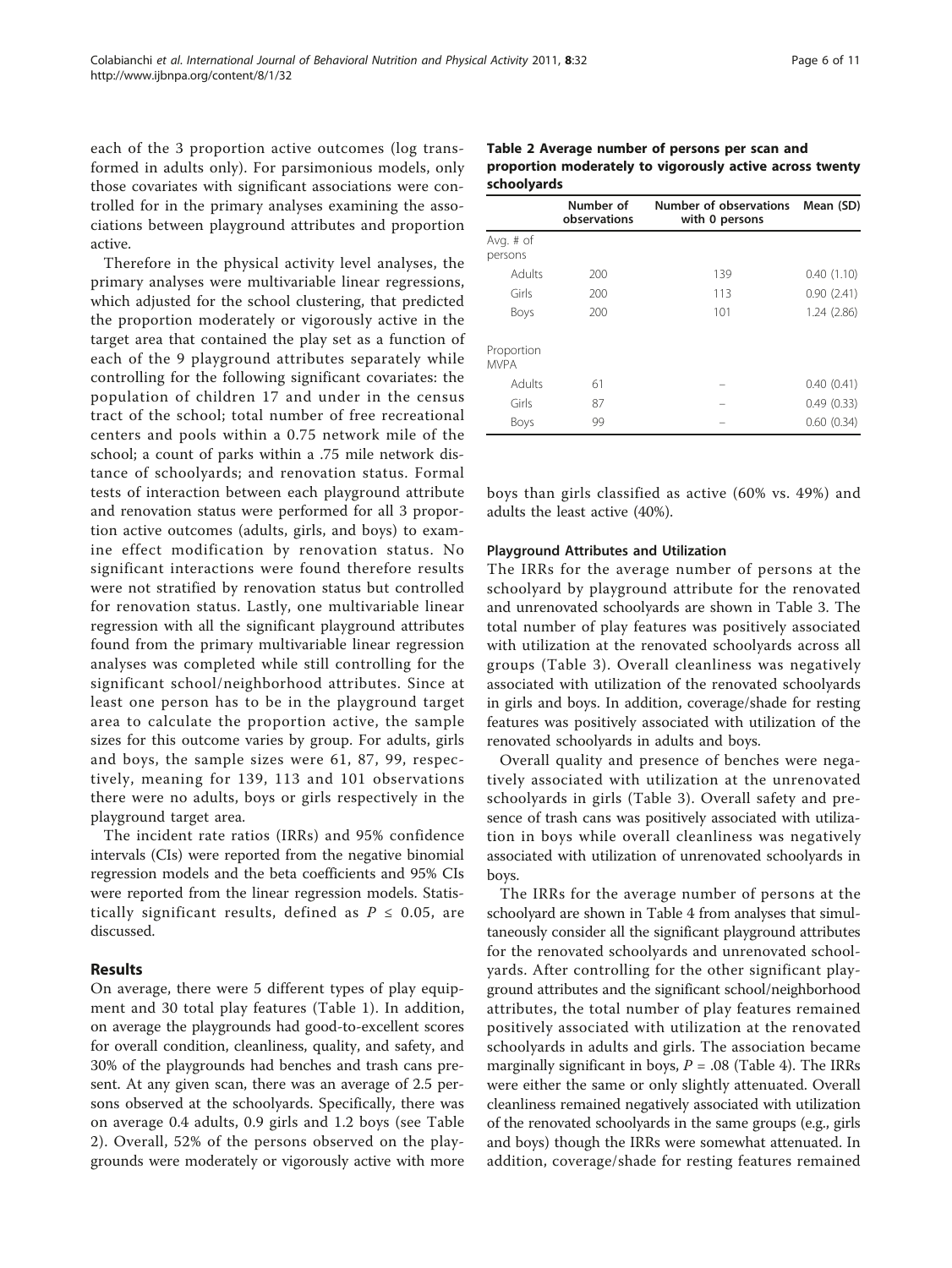|                                         | Utilization, IRRs (95% CI) |                       |                       |                         |                       |                       |  |  |  |
|-----------------------------------------|----------------------------|-----------------------|-----------------------|-------------------------|-----------------------|-----------------------|--|--|--|
|                                         |                            | Renovated $(N = 100)$ |                       | Unrenovated $(N = 100)$ |                       |                       |  |  |  |
| <b>Playground Attributes</b>            | <b>Adults</b>              | Girls                 | <b>Boys</b>           | <b>Adults</b>           | Girls                 | <b>Boys</b>           |  |  |  |
| Total unique types of<br>play equipment | 1.31 (0.60, 2.87)          | $0.74$ $(0.30, 1.81)$ | 0.81(0.44, 1.49)      | 0.74(0.53, 1.02)        | $1.01$ $(0.70, 1.46)$ | $1.06$ $(0.79, 1.43)$ |  |  |  |
| Total # of play features                | $1.08$ (1.07, 1.09)        | 1.07 (1.05, 1.09)     | 1.05(1.03, 1.06)      | 0.99(0.91, 1.07)        | 1.00(0.94, 1.06)      | $1.01$ (0.95, 1.07)   |  |  |  |
| Overall condition                       | 18.22 (0.66, 499.60)       | 22.64 (0.89, 575.46)  | 3.85 (0.50, 29.50)    | 0.58(0.31, 1.08)        | $0.65$ $(0.33, 1.29)$ | $0.83$ $(0.41, 1.68)$ |  |  |  |
| Overall cleanliness                     | 0.74(0.24, 2.29)           | 0.24(0.09, 0.65)      | 0.54(0.29, 0.99)      | 1.38 (0.51, 3.75)       | 0.94(0.40, 2.22)      | $0.51$ (0.30, 0.87)   |  |  |  |
| Overall quality                         | $0.32$ $(0.02, 4.60)$      | 0.19(0.005, 7.71)     | $0.18$ $(0.02, 1.47)$ | $0.36$ $(0.04, 3.10)$   | $0.22$ (0.06, 0.79)   | $0.43$ $(0.17, 1.06)$ |  |  |  |
| Overall safety                          | $0.56$ $(0.01, 48.42)$     | 18.73 (0.23, 1498.0)  | 2.74 (0.20, 37.28)    | 0.41(0.12, 1.44)        | 5.33 (0.63, 45.35)    | 3.77 (1.51, 9.40)     |  |  |  |
| Presence of benches                     | 3.64 (0.79, 16.67)         | 1.81 (0.30, 10.85)    | 2.08 (0.66, 6.61)     | 0.41(0.04, 4.19)        | $0.26$ $(0.07, 0.94)$ | $0.28$ $(0.08, 1.04)$ |  |  |  |
| Presence of trash cans                  | 3.31 (0.81, 13.50)         | 2.62 (0.59, 11.71)    | 2.23 (0.88, 5.68)     | $0.34$ $(0.10, 1.09)$   | 1.11(0.55, 2.22)      | 1.80(1.16, 2.77)      |  |  |  |
| Coverage/shade for<br>resting features  | 2.89 (1.79, 4.64)          | 1.80 (0.93, 3.48)     | 1.83 (1.21, 2.76)     | $0.62$ $(0.26, 1.48)$   | $0.75$ $(0.35, 1.58)$ | $0.82$ $(0.45, 1.49)$ |  |  |  |

<span id="page-6-0"></span>Table 3 Clustered negative binomial regressions\* between playground attributes and number of persons by renovation status

Significant results (p <.05) represented in bold.

\*Adjusted for a count of parks within a .75 mile network distance of schoolyards, the population of children 17 and under in the census tract of the school, and the enrollment in the school.

IRR = Incident Rate Ratio. CI = Confidence Interval.

positively associated with utilization of the renovated schoolyards in the same groups (e.g., boys and adults). The IRRs decreased in magnitude for adults but not boys.

The overall quality, cleanliness and presence of trash cans were no longer significantly associated with utilization of the unrenovated schoolyards after controlling for the other significant playground attributes and the significant school/neighborhood attributes (Table 4). Overall safety remained significantly and positively associated with utilization of the unrenovated schoolyards in boys.

## Playground Attributes and Physical Activity Levels

The beta coefficients for the proportion active (MVPA) by playground attribute are shown in Table [5](#page-7-0). Significant, positive associations were observed for the presence of benches and coverage/shade for resting features in boys and a significant, negative association was observed for overall safety in boys. The beta coefficients for the proportion active (MVPA) in boys when simultaneously considering all the significant playground attributes in the subsequent regression analyses are shown in Table [6](#page-7-0). After including all the three significant playground attributes together with the significant school/ neighborhood attributes, all associations were attenuated and no longer significant.

# **Discussion**

This study examined the association of specific playground features with utilization of the schoolyards and physical activity levels of those on the playground. This is one of the first studies to use direct observation and a detailed park assessment to examine this association.

#### Table 4 Combined clustered negative binomial regressions\* between playground attribute and number of persons by renovation status

|                                     | Utilization, IRRs (95% CI)            |                     |                   |                          |                         |                     |  |  |
|-------------------------------------|---------------------------------------|---------------------|-------------------|--------------------------|-------------------------|---------------------|--|--|
|                                     | Renovated ( $N = 100$ )               |                     |                   |                          | Unrenovated $(N = 100)$ |                     |  |  |
| <b>Playground Attributes</b>        | Girls<br><b>Adults</b><br><b>Boys</b> |                     |                   | <b>Adults</b>            | Girls                   | <b>Boys</b>         |  |  |
| Total # of play features            | 1.07(1.06, 1.07)                      | 1.07 (1.06, 1.08)   | 1.02 (1.00, 1.03) | $\overline{\phantom{0}}$ |                         |                     |  |  |
| Overall cleanliness                 |                                       | $0.29$ (0.15, 0.54) | 0.27(0.13, 0.56)  | $\overline{\phantom{0}}$ |                         | 1.56 (.52, 4.64)    |  |  |
| Overall quality                     |                                       |                     |                   | $\qquad \qquad -$        | $0.26$ $(0.02, 4.58)$   |                     |  |  |
| Overall safety                      |                                       |                     |                   |                          |                         | 2.77 (1.05, 7.32)   |  |  |
| Presence of benches                 | -                                     |                     |                   | $\qquad \qquad -$        | $0.82$ (0.06, 11.22)    |                     |  |  |
| Presence of trash cans              |                                       |                     |                   |                          |                         | $2.02$ (0.88, 4.63) |  |  |
| Coverage/shade for resting features | 1.44 (1.29, 1.61)                     | $\qquad \qquad -$   | 2.03 (1.40, 2.92) | $\qquad \qquad -$        |                         |                     |  |  |

Significant results (p <.05) represented in bold.

\*Additionally adjusted for the significant playground attributes, a count of parks within a .75 mile network distance of schoolyards, the population of children 17 and under in the census tract of the school, and the enrollment in the school.

 $IRR = Incident Rate Ratio. Cl = Confidence Interval$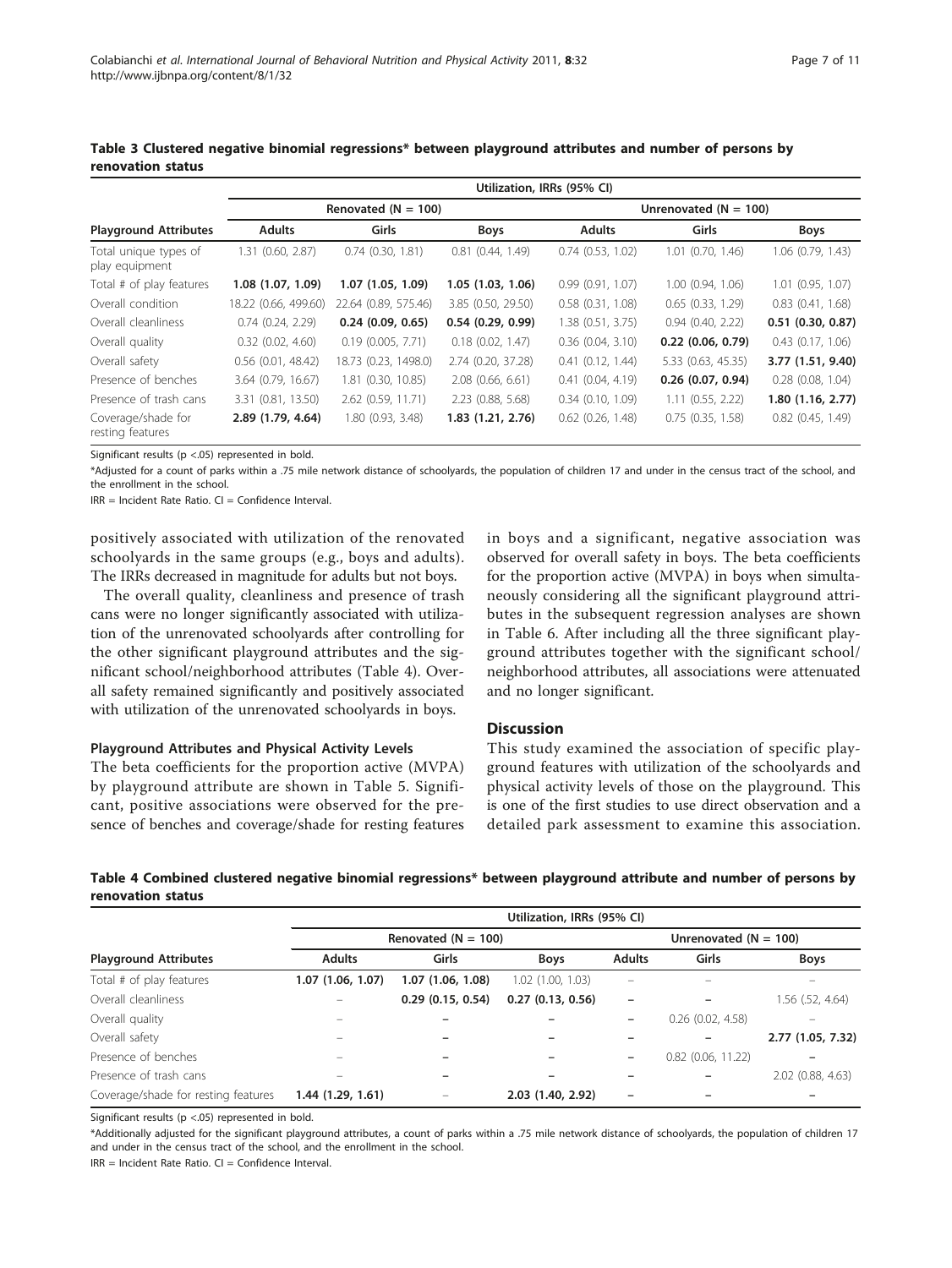|                                      | Proportion Active (MVPA), Beta Coefficients (95% CI) |                                |                                |  |  |  |  |
|--------------------------------------|------------------------------------------------------|--------------------------------|--------------------------------|--|--|--|--|
| <b>Playground Attributes</b>         | Adults $N = 61$                                      | Girls $N = 87$                 | Boys $N = 99$                  |  |  |  |  |
| Total unique types of play equipment | $-0.04$ $(-0.15, 0.07)$                              | $-0.002$ $(-0.088, 0.084)$     | $0.07$ ( $-0.01$ , $0.14$ )    |  |  |  |  |
| Total # of play features             | $0.008$ ( $-0.000$ , $0.000$ )                       | $0.003$ ( $-0.003$ , $0.009$ ) | $0.001$ ( $-0.005$ , $0.007$ ) |  |  |  |  |
| Overall condition                    | $0.23$ ( $-0.13$ , $0.58$ )                          | $0.07$ ( $-0.04$ , $0.18$ )    | $0.07$ ( $-0.12$ , $0.26$ )    |  |  |  |  |
| Overall cleanliness                  | $-0.04$ $(-0.31, 0.24)$                              | $-0.05$ $(-0.20, 0.09)$        | $0.05$ ( $-0.15$ , $0.25$ )    |  |  |  |  |
| Overall quality                      | $-0.003$ $(-0.672, 0.665)$                           | $0.13$ (-0.12, 0.37)           | $0.12$ ( $-0.26$ , $0.49$ )    |  |  |  |  |
| Overall safety                       | $0.36$ $(-0.53, 1.26)$                               | $0.21$ ( $-0.30$ , $0.72$ )    | $-0.48$ $(-0.88, -0.07)$       |  |  |  |  |
| Presence of benches                  | $0.16$ ( $-0.15$ , $0.47$ )                          | $-0.03$ $(-0.18, 0.11)$        | $0.12$ $(0.01, 0.24)$          |  |  |  |  |
| Presence of trash cans               | $0.10$ ( $-0.12$ , $0.32$ )                          | $-0.01$ $(-0.12, 0.10)$        | $-0.02$ $(-0.15, 0.11)$        |  |  |  |  |
| Coverage/shade for resting features  | $0.06$ $(-0.06, 0.18)$                               | $0.02$ ( $-0.05$ , $0.10$ )    | $0.07$ $(0.01, 0.12)$          |  |  |  |  |

<span id="page-7-0"></span>Table 5 Clustered linear regressions\* between the proportion moderately to vigorously active and playground attribute

Significant results (p <.05) represented in bold.

\*Adjusted for the population of children 17 and under in the census tract of the school, total number of free recreational centers & pools within a .75 mile network distance of schoolyards, count of parks within a .75 mile network distance of schoolyards and schoolyard renovation status.

MVPA = Moderate-to-Vigorous Physical Activity. CI = Confidence Interval.

Only a few playground attributes were significantly associated with utilization in at least one group (e.g., adults, girls, or boys). Fewer playground attributes were significantly associated with proportion active and these were found only in boys and were no longer significant in analyses that controlled for all significant playground attributes.

In the multivariable analysis for the renovated schoolyards, significantly greater utilization was associated with total number of play features in adults and girls; in boys it was marginally significant. Specifically, for a one unit increase in the number of play features, the predicted counts would increase by a factor of 1.08 for adults, 1.07 for girls and 1.05 for boys. For instance, if there were 10 additional play features, the rate of boys using the schoolyard would be 50% higher. This finding is consistent with another study that used the EAPRS measurement tool and found the availability of more features (e.g., trails, wooded area, playground, base diamond, basketball

| Table 6 Combined clustered linear regressions* between |  |  |
|--------------------------------------------------------|--|--|
| the proportion active (MVPA) and playground attribute  |  |  |

|                                        | Proportion Active (MVPA), Beta<br>Coefficients (95% CI) |  |  |  |  |
|----------------------------------------|---------------------------------------------------------|--|--|--|--|
| <b>Playground Attributes</b>           | Boys, $N = 99$                                          |  |  |  |  |
| Overall safety                         | $-0.30$ $(-0.97, 0.37)$                                 |  |  |  |  |
| Presence of benches                    | $0.004$ $(-0.267, 0.275)$                               |  |  |  |  |
| Coverage/shade for resting<br>features | $0.04$ $(-0.07, 0.16)$                                  |  |  |  |  |

Significant results ( $p < .05$ ) represented in bold.

\* Adjusted for the for the significant playground attributes, population of children 17 and under in the census tract of the school, total number of free recreational centers & pools within a .75 mile network distance of schoolyards, count of parks within a .75 mile network distance of schoolyards and schoolyard renovation status.

MVPA = Moderate-to-Vigorous Physical Activity. CI = Confidence Interval.

court), in particular trails, was associated with adult utilization of parks for physical activity [[12\]](#page-9-0).

Our study also found that coverage or shade for resting features was significantly associated with greater utilization. Boys utilized the schoolyards at a rate of nearly 2 times more when there was moderate coverage relative to poor coverage over the resting features in analyses that controlled for all significant variables; for adults the rate of utilization was almost 50% higher. Shade has been named previously as an important feature of parks by parents in a qualitative study conducted in Canada [\[24\]](#page-10-0). Another study found that step counts were higher at preschool outdoor environments that featured trees and shrubbery [[25\]](#page-10-0). Hence the availability of shade across various features is likely an important amenity for parks and playgrounds. The results of this study also suggested that overall cleanliness was significantly associated with less utilization of the renovated playgrounds. This finding may simply be because a playground may be less clean when there are a large number of persons utilizing it. At a minimum, it is likely to be relatively clean if no one is using it. The only other study that examined information on condition and cleanliness of the features and amenities at a park using a park assessment could not examine their effects due to a lack of variability [[12](#page-9-0)].

Compared to the renovated schoolyards, unrenovated schoolyards had fewer significant associations between utilization and playground attributes and after further control for all the significant playground attributes, only one variable remained significant: overall safety remained significantly associated with utilization in boys. At schoolyards with the highest levels of safety across all playground features (i.e., scored a perfect 1), rates of utilization were nearly 3 times as high relative to schoolyards that scored the lowest on safety across all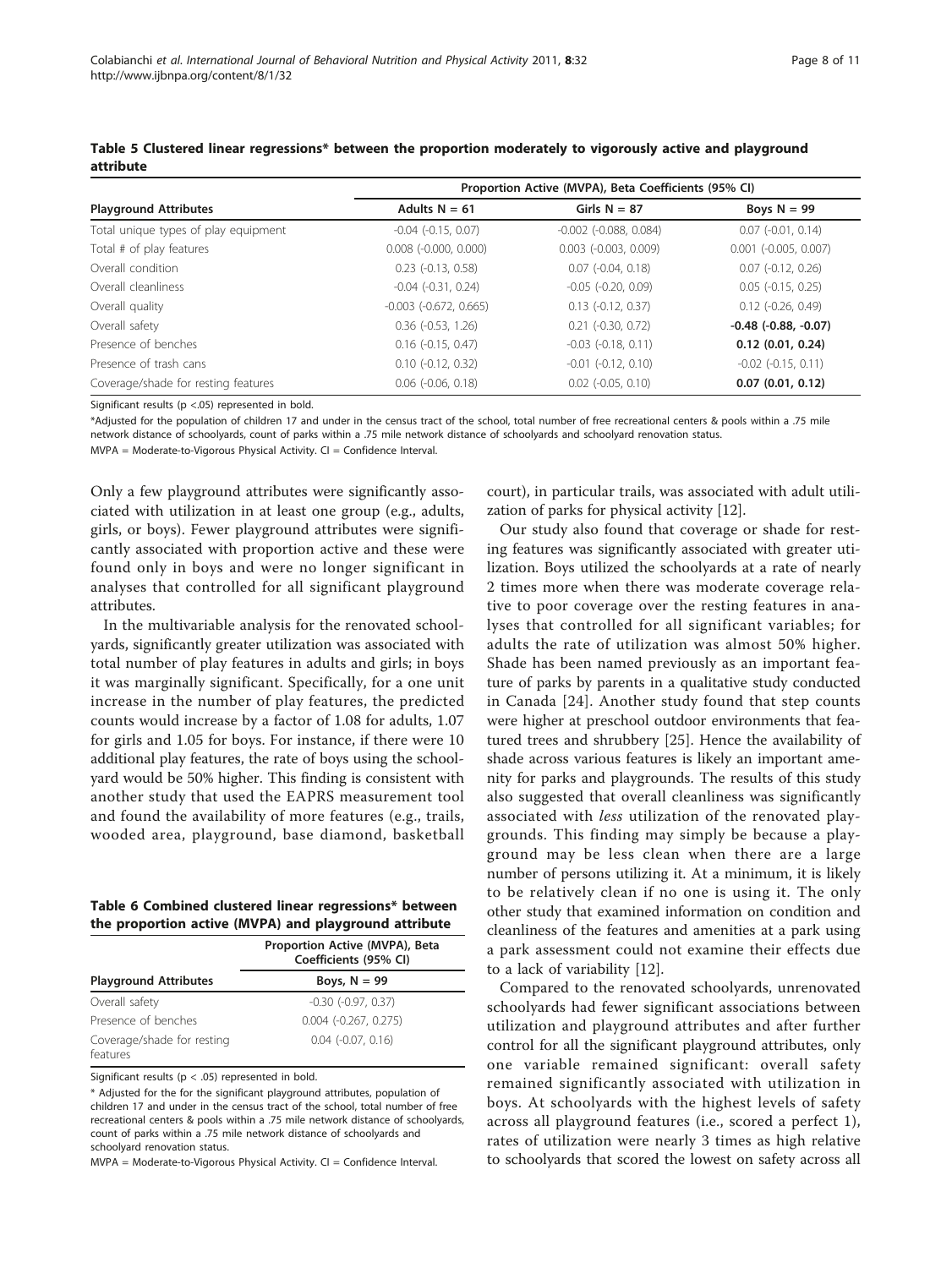playground features (i.e., scored a 0). Safety was highly correlated with both total number of unique types of play equipment and total number of play features (.65 and .63, respectively) as well as with condition ( $r =$ .46) see Table 7. The unrenovated playgrounds had wide variability in several exposure variables and it may be that a minimum threshold of features or conditions must be met before there is significant utilization (although all playgrounds in the study did have functional playgrounds). Future studies with greater sample sizes and more power may be able to elucidate these relationships across playgrounds that have large variability. It may be found that the same attributes, namely a large number of play features, is a salient factor for all playgrounds regardless of renovation status when a minimum standard is met.

Very few associations were found between the playground attributes and the proportion active and after further control for all the significant playground attributes, no associations remained significant. This suggests that features and amenities may draw people to the playground but once there, these features do not seem to influence the level of activity. This is similar to earlier findings where there was more utilization at renovated playgrounds compared to unrenovated playgrounds but little difference in activity levels [[20\]](#page-10-0). Future research is needed to understand what features and amenities can increase activity levels of those who use parks and playgrounds.

This study is not without limitations. First, there were only 20 schoolyards assessed in this study which makes it difficult to tease out any correlated effects. Second,

|  |  |  | Table 7 Correlation of playground attributes with school and neighborhood attributes |  |
|--|--|--|--------------------------------------------------------------------------------------|--|
|--|--|--|--------------------------------------------------------------------------------------|--|

|                                                          | Overall<br>condition | <b>Total unique</b><br>types of play<br>equipment | <b>Total</b><br>number of<br>play features | Overall<br>cleanliness | Overall<br>quality | Overall<br>safety | Presence<br>of<br>benches | Presence<br>of trash<br>cans | Coverage/<br>shade for<br>resting features |
|----------------------------------------------------------|----------------------|---------------------------------------------------|--------------------------------------------|------------------------|--------------------|-------------------|---------------------------|------------------------------|--------------------------------------------|
| <b>Overall condition</b>                                 | 1.00                 |                                                   |                                            |                        |                    |                   |                           |                              |                                            |
| Total unique types of<br>play equipment                  | $0.58*$              | 1.00                                              |                                            |                        |                    |                   |                           |                              |                                            |
| Total # of play<br>features                              | 0.43                 | $0.56*$                                           | 1.00                                       |                        |                    |                   |                           |                              |                                            |
| <b>Overall cleanliness</b>                               | $-0.09$              | $-0.21$                                           | $-0.13$                                    | 1.00                   |                    |                   |                           |                              |                                            |
| Overall quality                                          | $0.71*$              | 0.11                                              | 0.14                                       | 0.34                   | 1.00               |                   |                           |                              |                                            |
| Overall safety                                           | $0.46*$              | $0.65*$                                           | $0.63*$                                    | $-0.43$                | $-0.08$            | 1.00              |                           |                              |                                            |
| Presence of benches                                      | 0.37                 | 0.28                                              | 0.02                                       | 0.21                   | 0.20               | $-0.08$           | 1.00                      |                              |                                            |
| Presence of trash<br>cans                                | 0.00                 | 0.28                                              | 0.23                                       | $-0.40$                | $-0.37$            | 0.22              | 0.29                      | 1.00                         |                                            |
| <b>Resting features</b><br>coverage/shade                | 0.28                 | 0.27                                              | 0.01                                       | 0.06                   | 0.09               | $-0.05$           | $0.86*$                   | 0.30                         | 1.00                                       |
| Average size of<br>schoolyards                           | $-0.17$              | $-0.20$                                           | 0.05                                       | $-0.01$                | $-0.15$            | $-0.33$           | 0.09                      | 0.07                         | $-0.05$                                    |
| Number of parks/<br>green spaces                         | $-0.01$              | $-0.29$                                           | $-0.13$                                    | $-0.06$                | 0.11               | $-0.18$           | $-0.40$                   | $-0.19$                      | $-0.56*$                                   |
| Number of<br>recreational centers<br>& pools             | $-0.01$              | $0.49*$                                           | 0.01                                       | $-0.27$                | $-0.16$            | 0.15              | $-0.08$                   | 0.05                         | 0.02                                       |
| Number of<br>commercially<br>available PA<br>resources   | $-0.31$              | $-0.07$                                           | $-0.28$                                    | $-0.40$                | $-0.38$            | $-0.13$           | 0.04                      | $0.63*$                      | 0.06                                       |
| Connectivity                                             | $-0.11$              | 0.03                                              | 0.02                                       | $-0.16$                | $-0.22$            | $-0.12$           | 0.08                      | 0.14                         | $-0.02$                                    |
| Population of<br>children ≤17                            | $-0.16$              | $-0.29$                                           | 0.00                                       | 0.13                   | $-0.08$            | 0.09              | $-0.05$                   | $-0.08$                      | $-0.17$                                    |
| <b>Total school</b><br>enrollment                        | $-0.08$              | $-0.01$                                           | 0.08                                       | $-0.22$                | $-0.17$            | 0.15              | $-0.31$                   | 0.04                         | $-0.35$                                    |
| Percentage of<br>children $\leq$ 17 living in<br>poverty | 0.05                 | $-0.19$                                           | $-0.20$                                    | $-0.23$                | 0.20               | $-0.16$           | $-0.36$                   | $-0.22$                      | $-0.36$                                    |
| Percentage of<br>African-American<br>students            | $-0.16$              | 0.11                                              | $-0.23$                                    | $-0.24$                | $-0.15$            | 0.04              | $-0.17$                   | $-0.08$                      | $-0.08$                                    |
| Temperature                                              | $-0.03$              | 0.35                                              | 0.22                                       | $-0.16$                | $-0.29$            | 0.37              | 0.16                      | 0.40                         | 0.37                                       |

 $*$  Significant results (p <.05) represented in bold with an asterisk.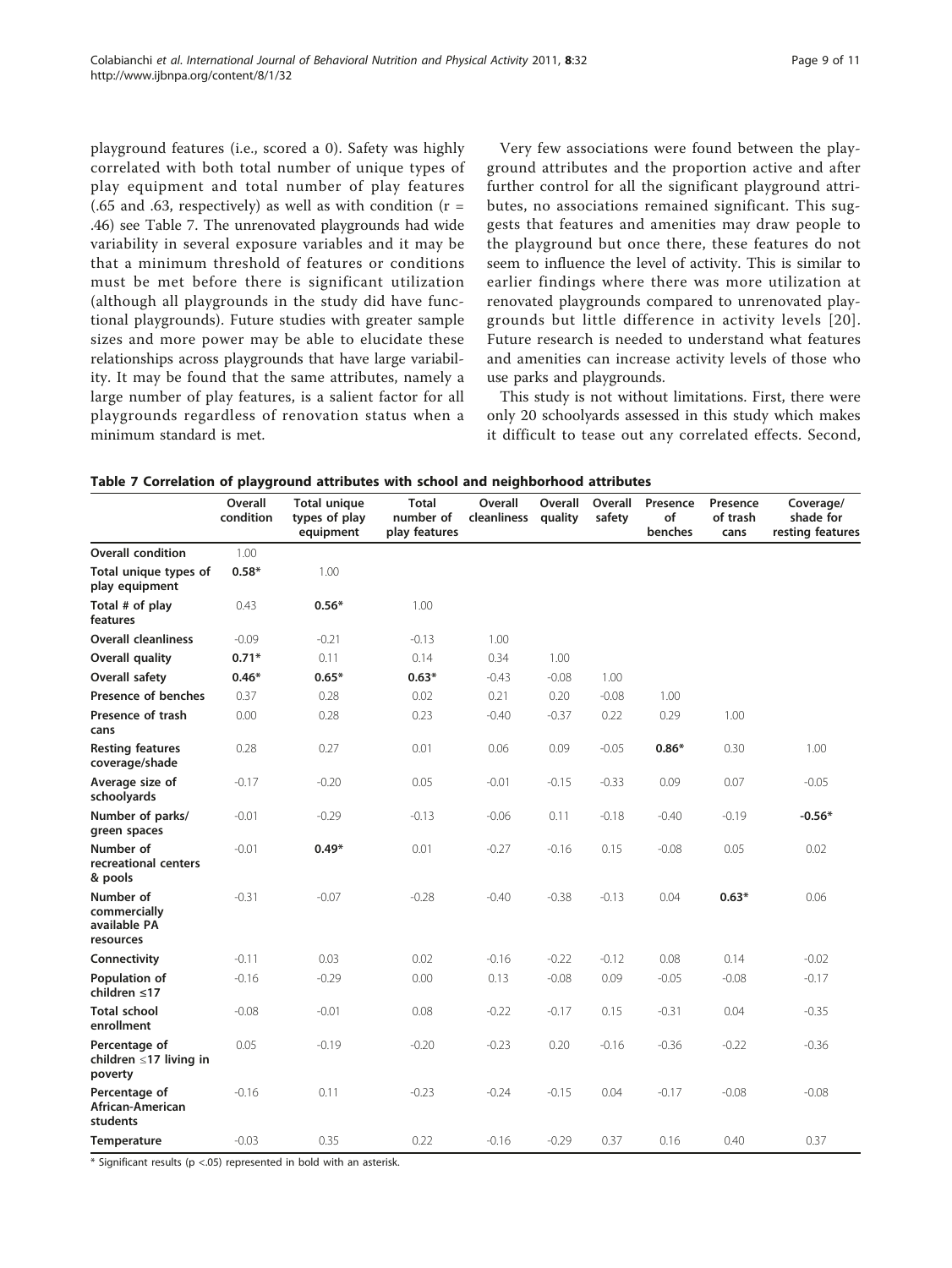<span id="page-9-0"></span>the clustered negative binomial regressions resulted in a few extremely large 95% confidence intervals for a couple playground attributes. This is most likely due to the small sample of schoolyards and a small sample of persons observed utilizing specific schoolyards. The small sample size may have also resulted in limited power to detect differences, in particular for the analyses that considered physical activity levels. Thirdly, SOPLAY was used to collect physical activity levels of adults even though the original intent of this instrument is to collect activity levels in youth. However, a similar direct observation protocol (SOPARC) has been validated in adults [[26](#page-10-0)]. Finally due to the large number of analyses performed, some significant findings may be due to chance, though overall the patterns of findings seem to be consistent across age and gender.

A strength of this study was the use of direct observation to assess utilization and physical activity levels at the schoolyards. This study was able to accurately capture real-time data on what took place at specific schoolyards. The majority of studies to date have simply examined whether features are available in the park and physical activity levels overall rather than utilization of the specific park or activity at the park. In addition, a detailed environmental assessment method was utilized to rate and score a variety of different playground attributes rather than just noting the presence of the feature. This type of detailed research has been called for but rarely implemented [[27,](#page-10-0)9].

More research is needed to further understand how to combine the large number of descriptive variables that results from environmental audits. This study used several variables suggested from the EAPRS scoring sheet and alternative specifications may have resulted in different findings. To confirm these findings, additional studies that examine these associations at a larger number of sites are needed. In addition, examining these associations utilizing direct observation and a detailed environmental assessment method not only in schoolyards, but in other public physical activity resources such as parks and other playgrounds would be informative.

## Conclusions

Our findings indicate that a small number of specific playground attributes, most notably total number of play features, are associated with utilization of renovated schoolyards. Activity levels of those at the playground were similar regardless of features or amenities. Information from this study can be used to create more user-friendly physical activity spaces, which may help to address the obesity epidemic. Future research is needed to corroborate these findings and explore whether any different features or amenities influence the levels of activity in those using these facilities.

#### Acknowledgements

Preparation of this article was funded by the Robert Wood Johnson Foundation through its national program Active Living Research (ALR) and by the National Institutes of Health grant T32-GM081740.

#### Author details

<sup>1</sup>Department of Epidemiology and Biostatistics, Arnold School of Public Health, University of School Carolina, 800 Sumter Street, Columbia, SC 29208, USA. <sup>2</sup>R. Stuart Dickson Institute for Health Studies, Carolinas HealthCare System, PO Box 32861, Charlotte, NC, 28232, USA. <sup>3</sup>Public Health Consortium 800 Sumter Street, Columbia SC 29208, USA.

#### Authors' contributions

NC conceived and designed the study. All authors made substantial contributions to the analysis and interpretation of data. All authors were involved in drafting the manuscript and have given final approval of the version to be published.

#### Competing interests

The authors declare that they have no competing interests.

Received: 23 August 2010 Accepted: 14 April 2011 Published: 14 April 2011

#### References

- 1. Farley TA, Meriwether RA, Baker ET, Rice JC, Webber LS: [Where do the](http://www.ncbi.nlm.nih.gov/pubmed/18382040?dopt=Abstract) [children play? The influence of playground equipment on physical](http://www.ncbi.nlm.nih.gov/pubmed/18382040?dopt=Abstract) [activity of children in free play.](http://www.ncbi.nlm.nih.gov/pubmed/18382040?dopt=Abstract) J Phys Act Health 2008, 5:319-331.
- 2. Potwarka LR, Kaczynski AT, Flack AL: [Places to play: association of park](http://www.ncbi.nlm.nih.gov/pubmed/18484170?dopt=Abstract) [space and facilities with healthy weight status among children.](http://www.ncbi.nlm.nih.gov/pubmed/18484170?dopt=Abstract) J Community Health 2008, 33:344-350.
- 3. Babey SH, Hastert TA, Yu H, Brown ER: [Physical activity among](http://www.ncbi.nlm.nih.gov/pubmed/18374249?dopt=Abstract) [adolescents. When do parks matter?](http://www.ncbi.nlm.nih.gov/pubmed/18374249?dopt=Abstract) Am J Prev Med 2008, 34:345-348.
- 4. Bedimo-Rung AL, Mowen AJ, Cohen DA: [The significance of parks to](http://www.ncbi.nlm.nih.gov/pubmed/15694524?dopt=Abstract) [physical activity and public health: a conceptual model.](http://www.ncbi.nlm.nih.gov/pubmed/15694524?dopt=Abstract) Am J Prev Med 2005, 28:159-168.
- 5. Cohen DA, McKenzie TL, Sehgal A, Williamson S, Golinelli D, Lurie N: [Contribution of public parks to physical activity.](http://www.ncbi.nlm.nih.gov/pubmed/17267728?dopt=Abstract) Am J Public Health 2007, 97:509-514.
- 6. Floyd MF, Spengler JO, Maddock JE, Gobster PH, Suau LJ: [Park-based](http://www.ncbi.nlm.nih.gov/pubmed/18374243?dopt=Abstract) [physical activity in diverse communities of two U.S. cities. An](http://www.ncbi.nlm.nih.gov/pubmed/18374243?dopt=Abstract) [observational study.](http://www.ncbi.nlm.nih.gov/pubmed/18374243?dopt=Abstract) Am J Prev Med 2008, 34:299-305.
- 7. Godbey GC, Caldwell LL, Floyd M, Payne LL: [Contributions of leisure](http://www.ncbi.nlm.nih.gov/pubmed/15694523?dopt=Abstract) [studies and recreation and park management research to the active](http://www.ncbi.nlm.nih.gov/pubmed/15694523?dopt=Abstract) [living agenda.](http://www.ncbi.nlm.nih.gov/pubmed/15694523?dopt=Abstract) Am J Prev Med 2005, 28:150-158.
- 8. Henderson KA, Neff LJ, Sharpe PA, Greaney ML, Royce SW, Ainsworth BE: "It takes a village" to promote physical activity: the potential for public park and recreation departments. Journal of Park and Recreation Administration 2001, 19:23-41.
- 9. Kaczynski AT, Henderson KA: Environmental correlates of physical activity: a review of evidence about parks and recreation. Leisure Sciences 2007, 29:315-354.
- 10. Shores KA, West ST: [The relationship between built park environments](http://www.ncbi.nlm.nih.gov/pubmed/18408541?dopt=Abstract) [and physical activity in four park locations.](http://www.ncbi.nlm.nih.gov/pubmed/18408541?dopt=Abstract) J Public Health Manag Pract 2008, 14:e9-16.
- 11. Reed JA, Arant CA, Wells P, Stevens K, Hagen S, Harring H: [A descriptive](http://www.ncbi.nlm.nih.gov/pubmed/18364523?dopt=Abstract) [examination of the most frequently used activity settings in 25](http://www.ncbi.nlm.nih.gov/pubmed/18364523?dopt=Abstract) [community parks using direct observation.](http://www.ncbi.nlm.nih.gov/pubmed/18364523?dopt=Abstract) J Phys Act Health 2008, 5(Suppl 1):S183-195.
- 12. Kaczynski AT, Potwarka LR, Saelens BE: [Association of park size, distance,](http://www.ncbi.nlm.nih.gov/pubmed/18556600?dopt=Abstract) [and features with physical activity in neighborhood parks.](http://www.ncbi.nlm.nih.gov/pubmed/18556600?dopt=Abstract) Am J Public Health 2008, 98:1451-1456.
- 13. Cohen DA, Ashwood JS, Scott MM, Overton A, Evenson KR, Staten LK, Porter D, McKenzie TL, Catellier D: [Public parks and physical activity](http://www.ncbi.nlm.nih.gov/pubmed/17079539?dopt=Abstract) [among adolescent girls.](http://www.ncbi.nlm.nih.gov/pubmed/17079539?dopt=Abstract) Pediatrics 2006, 118:e1381-1389.
- 14. Timperio A, Giles-Corti B, Crawford D, Andrianopoulos N, Ball K, Salmon J, Hume C: Features [of public open spaces and physical activity among](http://www.ncbi.nlm.nih.gov/pubmed/18718847?dopt=Abstract) [children: findings from the CLAN study.](http://www.ncbi.nlm.nih.gov/pubmed/18718847?dopt=Abstract) Prev Med 2008, 47:514-518.
- 15. Haug E, Torsheim T, Sallis JF, Samdal O: [The characteristics of the outdoor](http://www.ncbi.nlm.nih.gov/pubmed/18936270?dopt=Abstract) [school environment associated with physical activity.](http://www.ncbi.nlm.nih.gov/pubmed/18936270?dopt=Abstract) Health Educ Res 2008, 25:248-256.